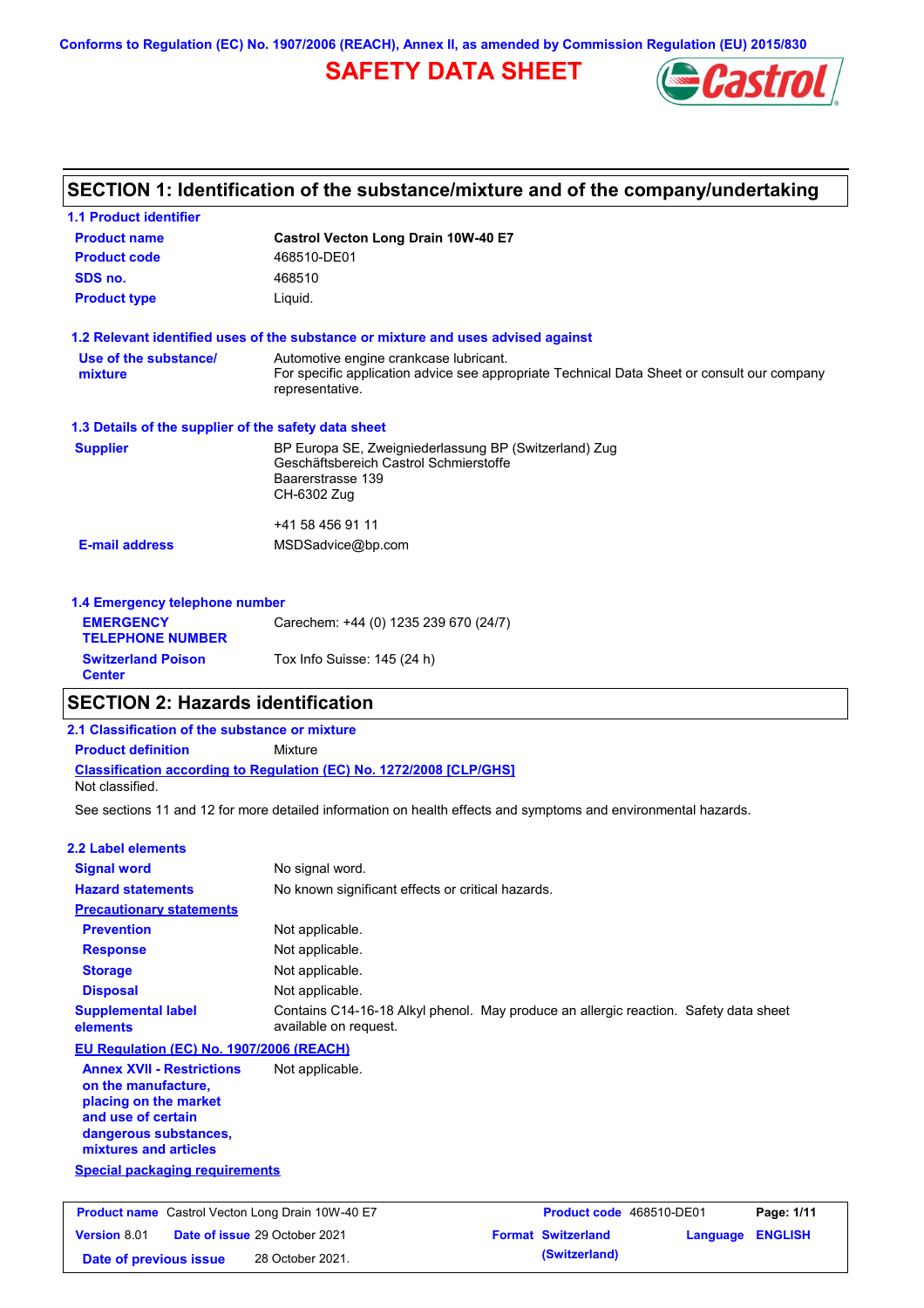# **SECTION 2: Hazards identification**

| <b>Containers to be fitted</b><br>with child-resistant<br>fastenings                                                     | Not applicable.                                                                                                                                                                                                                                                                                                                                                               |
|--------------------------------------------------------------------------------------------------------------------------|-------------------------------------------------------------------------------------------------------------------------------------------------------------------------------------------------------------------------------------------------------------------------------------------------------------------------------------------------------------------------------|
| <b>Tactile warning of danger</b>                                                                                         | Not applicable.                                                                                                                                                                                                                                                                                                                                                               |
| 2.3 Other hazards                                                                                                        |                                                                                                                                                                                                                                                                                                                                                                               |
| <b>Results of PBT and vPvB</b><br>assessment                                                                             | Product does not meet the criteria for PBT or vPvB according to Regulation (EC) No. 1907/2006,<br>Annex XIII.                                                                                                                                                                                                                                                                 |
| <b>Product meets the criteria</b><br>for PBT or vPvB according<br>to Regulation (EC) No.<br><b>1907/2006, Annex XIII</b> | This mixture does not contain any substances that are assessed to be a PBT or a vPvB.                                                                                                                                                                                                                                                                                         |
| Other hazards which do<br>not result in classification                                                                   | Defatting to the skin.<br><b>USED ENGINE OILS</b><br>Used engine oil may contain hazardous components which have the potential to cause skin<br>cancer.<br>See Toxicological Information, section 11 of this Safety Data Sheet.<br>Experimental data on one or more of the components has been used to determine all or part of<br>the hazard classification of this product. |

# **SECTION 3: Composition/information on ingredients**

| <b>3.2 Mixtures</b>                                                                    |                                                                                      |             |                                                                    |             |
|----------------------------------------------------------------------------------------|--------------------------------------------------------------------------------------|-------------|--------------------------------------------------------------------|-------------|
| <b>Product definition</b><br>Mixture                                                   |                                                                                      |             |                                                                    |             |
| Highly refined base oil (IP 346 DMSO extract < 3%). Proprietary performance additives. |                                                                                      |             |                                                                    |             |
| <b>Product/ingredient</b><br>name                                                      | <b>Identifiers</b>                                                                   | %           | <b>Regulation (EC) No.</b><br>1272/2008 [CLP]                      | <b>Type</b> |
| Distillates (petroleum), hydrotreated<br>heavy paraffinic                              | REACH #: 01-2119484627-25<br>EC: 265-157-1<br>CAS: 64742-54-7<br>Index: 649-467-00-8 | $≥50 - ≤75$ | Not classified.                                                    | $[2]$       |
| Base oil - unspecified                                                                 | Varies - See Key to<br>abbreviations                                                 | ≥10 - ≤25   | Not classified.                                                    | $[2]$       |
| Distillates (petroleum), hydrotreated<br>heavy paraffinic                              | REACH #: 01-2119484627-25<br>EC: 265-157-1<br>CAS: 64742-54-7<br>Index: 649-467-00-8 | ≤10         | Asp. Tox. 1, H304                                                  | [1] [2]     |
| zinc bis[O-(6-methylheptyl)] bis[O-(sec-<br>butyl)] bis(dithiophosphate)               | REACH #: 01-2119543726-33<br>EC: 298-577-9<br>CAS: 93819-94-4                        | 2.5         | Skin Irrit. 2, H315<br>Eye Dam. 1, H318<br>Aquatic Chronic 2, H411 | $[1]$       |
| C14-16-18 Alkyl phenol                                                                 | REACH #: 01-2119498288-19                                                            | ≤3          | Skin Sens. 1B, H317<br>STOT RE 2, H373                             | $[1]$       |

#### **See Section 16 for the full text of the H statements declared above.**

**Type** 

[1] Substance classified with a health or environmental hazard

[2] Substance with a workplace exposure limit

[3] Substance meets the criteria for PBT according to Regulation (EC) No. 1907/2006, Annex XIII

[4] Substance meets the criteria for vPvB according to Regulation (EC) No. 1907/2006, Annex XIII

[5] Substance of equivalent concern

[6] Additional disclosure due to company policy

Occupational exposure limits, if available, are listed in Section 8.

# **SECTION 4: First aid measures**

## **4.1 Description of first aid measures**

| <b>Eye contact</b>                                      | In case of contact, immediately flush eyes with plenty of water for at least 15 minutes. Eyelids<br>should be held away from the eyeball to ensure thorough rinsing. Check for and remove any<br>contact lenses. Get medical attention. |                                 |          |                |
|---------------------------------------------------------|-----------------------------------------------------------------------------------------------------------------------------------------------------------------------------------------------------------------------------------------|---------------------------------|----------|----------------|
| <b>Skin contact</b>                                     | Wash skin thoroughly with soap and water or use recognised skin cleanser. Remove<br>contaminated clothing and shoes. Wash clothing before reuse. Clean shoes thoroughly before<br>reuse. Get medical attention if irritation develops.  |                                 |          |                |
| <b>Inhalation</b>                                       | If inhaled, remove to fresh air. Get medical attention if symptoms occur.                                                                                                                                                               |                                 |          |                |
| <b>Product name</b> Castrol Vecton Long Drain 10W-40 E7 |                                                                                                                                                                                                                                         | <b>Product code</b> 468510-DE01 |          | Page: 2/11     |
| Version 8.01<br>Date of issue 29 October 2021           |                                                                                                                                                                                                                                         | <b>Format Switzerland</b>       | Language | <b>ENGLISH</b> |
| Date of previous issue                                  | 28 October 2021.                                                                                                                                                                                                                        | (Switzerland)                   |          |                |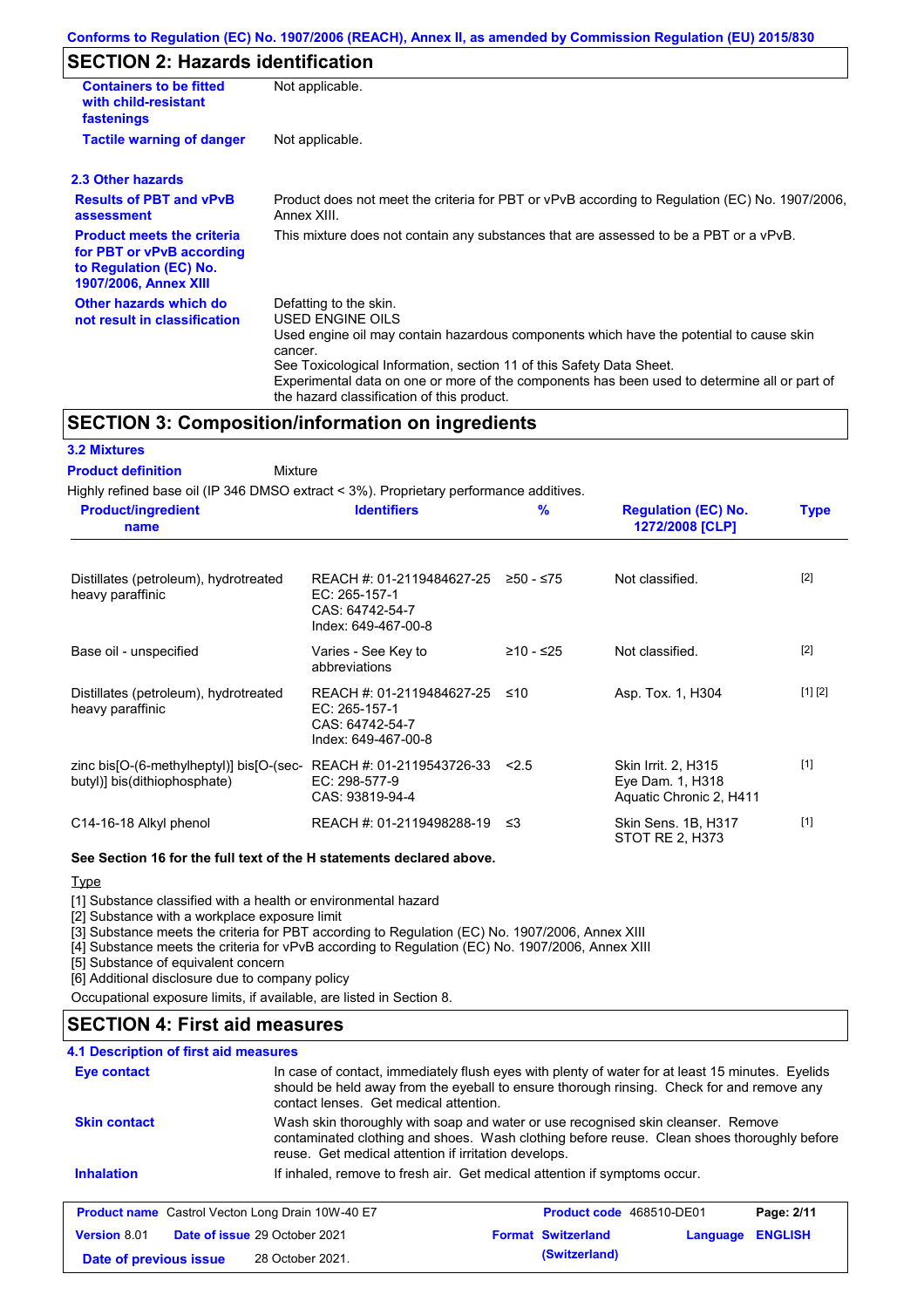|                                          | Conforms to Regulation (EC) No. 1907/2006 (REACH), Annex II, as amended by Commission Regulation (EU) 2015/830                                                              |
|------------------------------------------|-----------------------------------------------------------------------------------------------------------------------------------------------------------------------------|
| <b>SECTION 4: First aid measures</b>     |                                                                                                                                                                             |
| <b>Ingestion</b>                         | Do not induce vomiting unless directed to do so by medical personnel. Get medical attention if<br>symptoms occur.                                                           |
| <b>Protection of first-aiders</b>        | No action shall be taken involving any personal risk or without suitable training. It may be<br>dangerous to the person providing aid to give mouth-to-mouth resuscitation. |
|                                          | 4.2 Most important symptoms and effects, both acute and delayed                                                                                                             |
| <b>Potential acute health effects</b>    | See Section 11 for more detailed information on health effects and symptoms.                                                                                                |
| <b>Inhalation</b>                        | Vapour inhalation under ambient conditions is not normally a problem due to low vapour<br>pressure.                                                                         |
| <b>Ingestion</b>                         | No known significant effects or critical hazards.                                                                                                                           |
| <b>Skin contact</b>                      | Not considered a skin sensitizer. Based on data available for this or related materials.                                                                                    |
| <b>Eye contact</b>                       | Not classified as an eye irritant. Based on data available for this or related materials.                                                                                   |
|                                          | Delayed and immediate effects as well as chronic effects from short and long-term exposure                                                                                  |
| <b>Inhalation</b>                        | Overexposure to the inhalation of airborne droplets or aerosols may cause irritation of the<br>respiratory tract.                                                           |
| <b>Ingestion</b>                         | Ingestion of large quantities may cause nausea and diarrhoea.                                                                                                               |
| <b>Skin contact</b>                      | Prolonged or repeated contact can defat the skin and lead to irritation and/or dermatitis.                                                                                  |
| <b>Eye contact</b>                       | Potential risk of transient stinging or redness if accidental eye contact occurs.                                                                                           |
|                                          | 4.3 Indication of any immediate medical attention and special treatment needed                                                                                              |
| <b>Notes to physician</b>                | Treatment should in general be symptomatic and directed to relieving any effects.                                                                                           |
| <b>SECTION 5: Firefighting measures</b>  |                                                                                                                                                                             |
| 5.1 Extinguishing media                  |                                                                                                                                                                             |
| <b>Suitable extinguishing</b><br>media   | In case of fire, use foam, dry chemical or carbon dioxide extinguisher or spray.                                                                                            |
| <b>Unsuitable extinguishing</b><br>media | Do not use water jet. The use of a water jet may cause the fire to spread by splashing the<br>burning product.                                                              |
|                                          | 5.2 Special hazards arising from the substance or mixture                                                                                                                   |
| <b>Hazards from the</b>                  | In a fire or if heated, a pressure increase will occur and the container may burst.                                                                                         |

| substance or mixture        |                                                             |
|-----------------------------|-------------------------------------------------------------|
| <b>Hazardous combustion</b> | Combustion products may include the following:              |
| products                    | carbon oxides $(CO, CO2)$ (carbon monoxide, carbon dioxide) |

| 5.3 Advice for firefighters                              |                                                                                                                                                                                                                                                                                                                                                                   |
|----------------------------------------------------------|-------------------------------------------------------------------------------------------------------------------------------------------------------------------------------------------------------------------------------------------------------------------------------------------------------------------------------------------------------------------|
| <b>Special precautions for</b><br>fire-fighters          | No action shall be taken involving any personal risk or without suitable training. Promptly<br>isolate the scene by removing all persons from the vicinity of the incident if there is a fire.                                                                                                                                                                    |
| <b>Special protective</b><br>equipment for fire-fighters | Fire-fighters should wear appropriate protective equipment and self-contained breathing<br>apparatus (SCBA) with a full face-piece operated in positive pressure mode. Clothing for fire-<br>fighters (including helmets, protective boots and gloves) conforming to European standard EN<br>469 will provide a basic level of protection for chemical incidents. |

# **SECTION 6: Accidental release measures**

|                                         | 6.1 Personal precautions, protective equipment and emergency procedures                                                                                                                                                                                                                                                                                                              |
|-----------------------------------------|--------------------------------------------------------------------------------------------------------------------------------------------------------------------------------------------------------------------------------------------------------------------------------------------------------------------------------------------------------------------------------------|
| For non-emergency<br>personnel          | No action shall be taken involving any personal risk or without suitable training. Evacuate<br>surrounding areas. Keep unnecessary and unprotected personnel from entering. Do not touch<br>or walk through spilt material. Floors may be slippery; use care to avoid falling. Put on<br>appropriate personal protective equipment.                                                  |
| For emergency responders                | Entry into a confined space or poorly ventilated area contaminated with vapour, mist or fume is<br>extremely hazardous without the correct respiratory protective equipment and a safe system of<br>work. Wear self-contained breathing apparatus. Wear a suitable chemical protective suit.<br>Chemical resistant boots. See also the information in "For non-emergency personnel". |
| <b>6.2 Environmental</b><br>precautions | Avoid dispersal of spilt material and runoff and contact with soil, waterways, drains and sewers.<br>Inform the relevant authorities if the product has caused environmental pollution (sewers,<br>waterways, soil or air).                                                                                                                                                          |

### **6.3 Methods and material for containment and cleaning up**

| <b>Product name</b> Castrol Vecton Long Drain 10W-40 E7 |  |                                      | <b>Product code</b> 468510-DE01 |                         | Page: 3/11 |
|---------------------------------------------------------|--|--------------------------------------|---------------------------------|-------------------------|------------|
| <b>Version 8.01</b>                                     |  | <b>Date of issue 29 October 2021</b> | <b>Format Switzerland</b>       | <b>Language ENGLISH</b> |            |
| Date of previous issue                                  |  | 28 October 2021.                     | (Switzerland)                   |                         |            |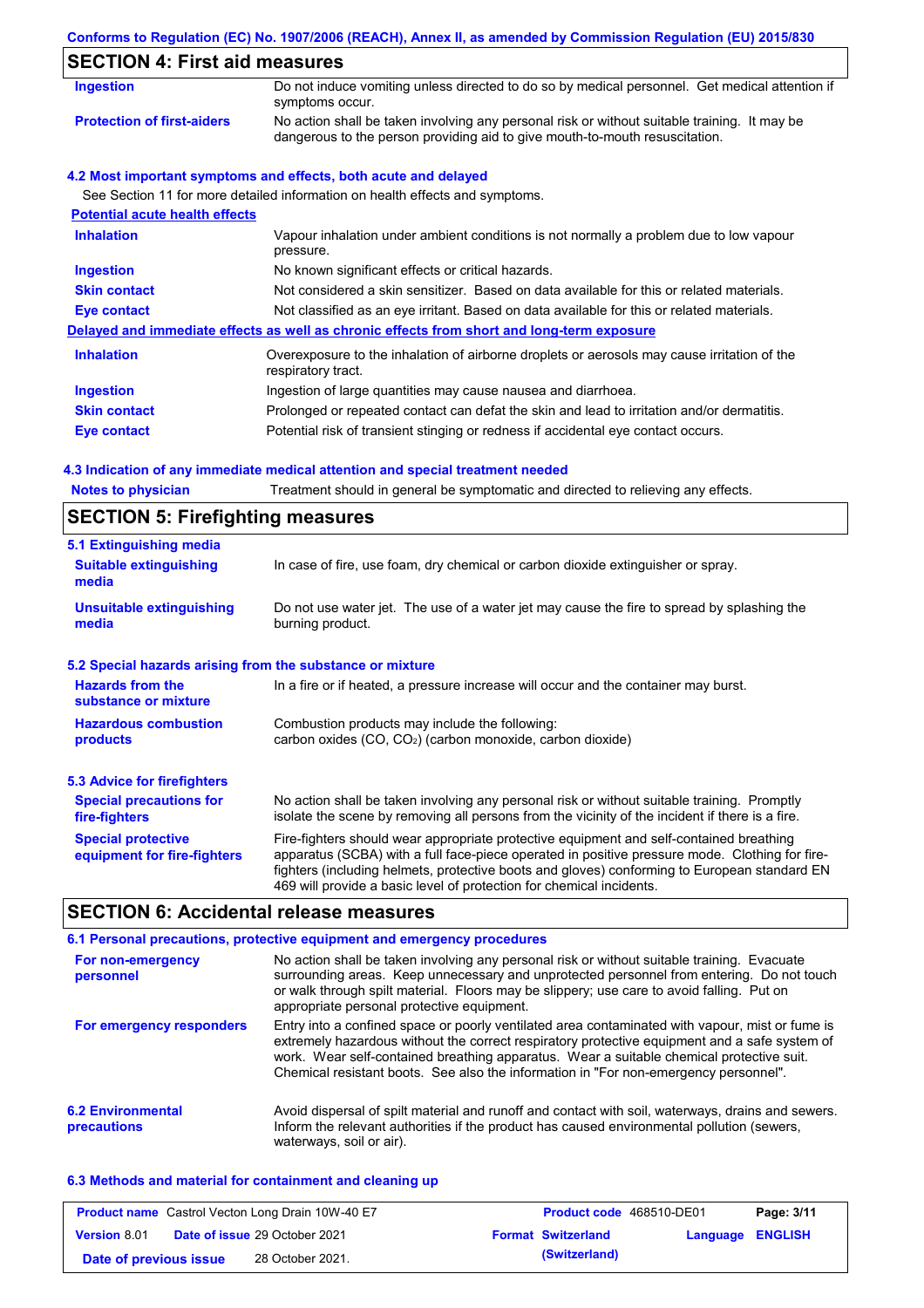# **SECTION 6: Accidental release measures**

| <b>Small spill</b>                        | Stop leak if without risk. Move containers from spill area. Absorb with an inert material and<br>place in an appropriate waste disposal container. Dispose of via a licensed waste disposal<br>contractor.                                                                                                                                                                                     |
|-------------------------------------------|------------------------------------------------------------------------------------------------------------------------------------------------------------------------------------------------------------------------------------------------------------------------------------------------------------------------------------------------------------------------------------------------|
| Large spill                               | Stop leak if without risk. Move containers from spill area. Prevent entry into sewers, water<br>courses, basements or confined areas. Contain and collect spillage with non-combustible,<br>absorbent material e.g. sand, earth, vermiculite or diatomaceous earth and place in container<br>for disposal according to local regulations. Dispose of via a licensed waste disposal contractor. |
| 6.4 Reference to other<br><b>sections</b> | See Section 1 for emergency contact information.<br>See Section 5 for firefighting measures.<br>See Section 8 for information on appropriate personal protective equipment.<br>See Section 12 for environmental precautions.<br>See Section 13 for additional waste treatment information.                                                                                                     |

# **SECTION 7: Handling and storage**

| 7.1 Precautions for safe handling                                                    |                                                                                                                                                                                                                                                                                                                                                                                                                                                                                          |
|--------------------------------------------------------------------------------------|------------------------------------------------------------------------------------------------------------------------------------------------------------------------------------------------------------------------------------------------------------------------------------------------------------------------------------------------------------------------------------------------------------------------------------------------------------------------------------------|
| <b>Protective measures</b>                                                           | Put on appropriate personal protective equipment.                                                                                                                                                                                                                                                                                                                                                                                                                                        |
| <b>Advice on general</b><br>occupational hygiene                                     | Eating, drinking and smoking should be prohibited in areas where this material is handled,<br>stored and processed. Wash thoroughly after handling. Remove contaminated clothing and<br>protective equipment before entering eating areas. See also Section 8 for additional<br>information on hygiene measures.                                                                                                                                                                         |
| <b>7.2 Conditions for safe</b><br>storage, including any<br><b>incompatibilities</b> | Store in accordance with local regulations. Store in a dry, cool and well-ventilated area, away<br>from incompatible materials (see Section 10). Keep away from heat and direct sunlight. Keep<br>container tightly closed and sealed until ready for use. Containers that have been opened must<br>be carefully resealed and kept upright to prevent leakage. Store and use only in equipment/<br>containers designed for use with this product. Do not store in unlabelled containers. |
| <b>Not suitable</b>                                                                  | Prolonged exposure to elevated temperature.                                                                                                                                                                                                                                                                                                                                                                                                                                              |
| 7.3 Specific end use(s)                                                              |                                                                                                                                                                                                                                                                                                                                                                                                                                                                                          |
| <b>Recommendations</b>                                                               | See section 1.2 and Exposure scenarios in annex, if applicable.                                                                                                                                                                                                                                                                                                                                                                                                                          |

## **SECTION 8: Exposure controls/personal protection**

### **8.1 Control parameters**

| <b>Occupational exposure limits</b>                                                                                                                                                                                                                                    |                               |                                                                                                                                                                                                                                                                                                                                                                                                                                                                                                                                                                                                                                                                                                                                                                                                                                                                                                                                                                                                                            |                                                                                                          |          |                |
|------------------------------------------------------------------------------------------------------------------------------------------------------------------------------------------------------------------------------------------------------------------------|-------------------------------|----------------------------------------------------------------------------------------------------------------------------------------------------------------------------------------------------------------------------------------------------------------------------------------------------------------------------------------------------------------------------------------------------------------------------------------------------------------------------------------------------------------------------------------------------------------------------------------------------------------------------------------------------------------------------------------------------------------------------------------------------------------------------------------------------------------------------------------------------------------------------------------------------------------------------------------------------------------------------------------------------------------------------|----------------------------------------------------------------------------------------------------------|----------|----------------|
| <b>Product/ingredient name</b>                                                                                                                                                                                                                                         |                               |                                                                                                                                                                                                                                                                                                                                                                                                                                                                                                                                                                                                                                                                                                                                                                                                                                                                                                                                                                                                                            | <b>Exposure limit values</b>                                                                             |          |                |
| Distillates (petroleum), hydrotreated heavy paraffinic SUVA (Switzerland).                                                                                                                                                                                             |                               | TWA: 5 mg/m <sup>3</sup> 8 hours. Issued/Revised: 1/2016 Form: Inhalable fraction                                                                                                                                                                                                                                                                                                                                                                                                                                                                                                                                                                                                                                                                                                                                                                                                                                                                                                                                          |                                                                                                          |          |                |
| Base oil - unspecified                                                                                                                                                                                                                                                 |                               |                                                                                                                                                                                                                                                                                                                                                                                                                                                                                                                                                                                                                                                                                                                                                                                                                                                                                                                                                                                                                            | SUVA (Switzerland).<br>TWA: 5 mg/m <sup>3</sup> 8 hours. Issued/Revised: 1/2016 Form: Inhalable fraction |          |                |
| Distillates (petroleum), hydrotreated heavy paraffinic SUVA (Switzerland).                                                                                                                                                                                             |                               | TWA: 5 mg/m <sup>3</sup> 8 hours. Issued/Revised: 1/2016 Form: Inhalable fraction                                                                                                                                                                                                                                                                                                                                                                                                                                                                                                                                                                                                                                                                                                                                                                                                                                                                                                                                          |                                                                                                          |          |                |
| Whilst specific OELs for certain components may be shown in this section, other components may be present in any mist,<br>vapour or dust produced. Therefore, the specific OELs may not be applicable to the product as a whole and are provided for<br>quidance only. |                               |                                                                                                                                                                                                                                                                                                                                                                                                                                                                                                                                                                                                                                                                                                                                                                                                                                                                                                                                                                                                                            |                                                                                                          |          |                |
| <b>Recommended monitoring</b><br>procedures                                                                                                                                                                                                                            |                               | If this product contains ingredients with exposure limits, personal, workplace atmosphere or<br>biological monitoring may be required to determine the effectiveness of the ventilation or other<br>control measures and/or the necessity to use respiratory protective equipment. Reference<br>should be made to monitoring standards, such as the following: European Standard EN 689<br>(Workplace atmospheres - Guidance for the assessment of exposure by inhalation to chemical<br>agents for comparison with limit values and measurement strategy) European Standard EN<br>14042 (Workplace atmospheres - Guide for the application and use of procedures for the<br>assessment of exposure to chemical and biological agents) European Standard EN 482<br>(Workplace atmospheres - General requirements for the performance of procedures for the<br>measurement of chemical agents) Reference to national guidance documents for methods for<br>the determination of hazardous substances will also be required. |                                                                                                          |          |                |
| <b>Derived No Effect Level</b>                                                                                                                                                                                                                                         |                               |                                                                                                                                                                                                                                                                                                                                                                                                                                                                                                                                                                                                                                                                                                                                                                                                                                                                                                                                                                                                                            |                                                                                                          |          |                |
| No DNELs/DMELs available.                                                                                                                                                                                                                                              |                               |                                                                                                                                                                                                                                                                                                                                                                                                                                                                                                                                                                                                                                                                                                                                                                                                                                                                                                                                                                                                                            |                                                                                                          |          |                |
| <b>Predicted No Effect Concentration</b><br>No PNECs available                                                                                                                                                                                                         |                               |                                                                                                                                                                                                                                                                                                                                                                                                                                                                                                                                                                                                                                                                                                                                                                                                                                                                                                                                                                                                                            |                                                                                                          |          |                |
| <b>8.2 Exposure controls</b>                                                                                                                                                                                                                                           |                               |                                                                                                                                                                                                                                                                                                                                                                                                                                                                                                                                                                                                                                                                                                                                                                                                                                                                                                                                                                                                                            |                                                                                                          |          |                |
| <b>Product name</b> Castrol Vecton Long Drain 10W-40 E7                                                                                                                                                                                                                |                               |                                                                                                                                                                                                                                                                                                                                                                                                                                                                                                                                                                                                                                                                                                                                                                                                                                                                                                                                                                                                                            | Product code 468510-DE01                                                                                 |          | Page: 4/11     |
| <b>Version 8.01</b>                                                                                                                                                                                                                                                    | Date of issue 29 October 2021 |                                                                                                                                                                                                                                                                                                                                                                                                                                                                                                                                                                                                                                                                                                                                                                                                                                                                                                                                                                                                                            | <b>Format Switzerland</b>                                                                                | Language | <b>ENGLISH</b> |
| Date of previous issue                                                                                                                                                                                                                                                 | 28 October 2021.              |                                                                                                                                                                                                                                                                                                                                                                                                                                                                                                                                                                                                                                                                                                                                                                                                                                                                                                                                                                                                                            | (Switzerland)                                                                                            |          |                |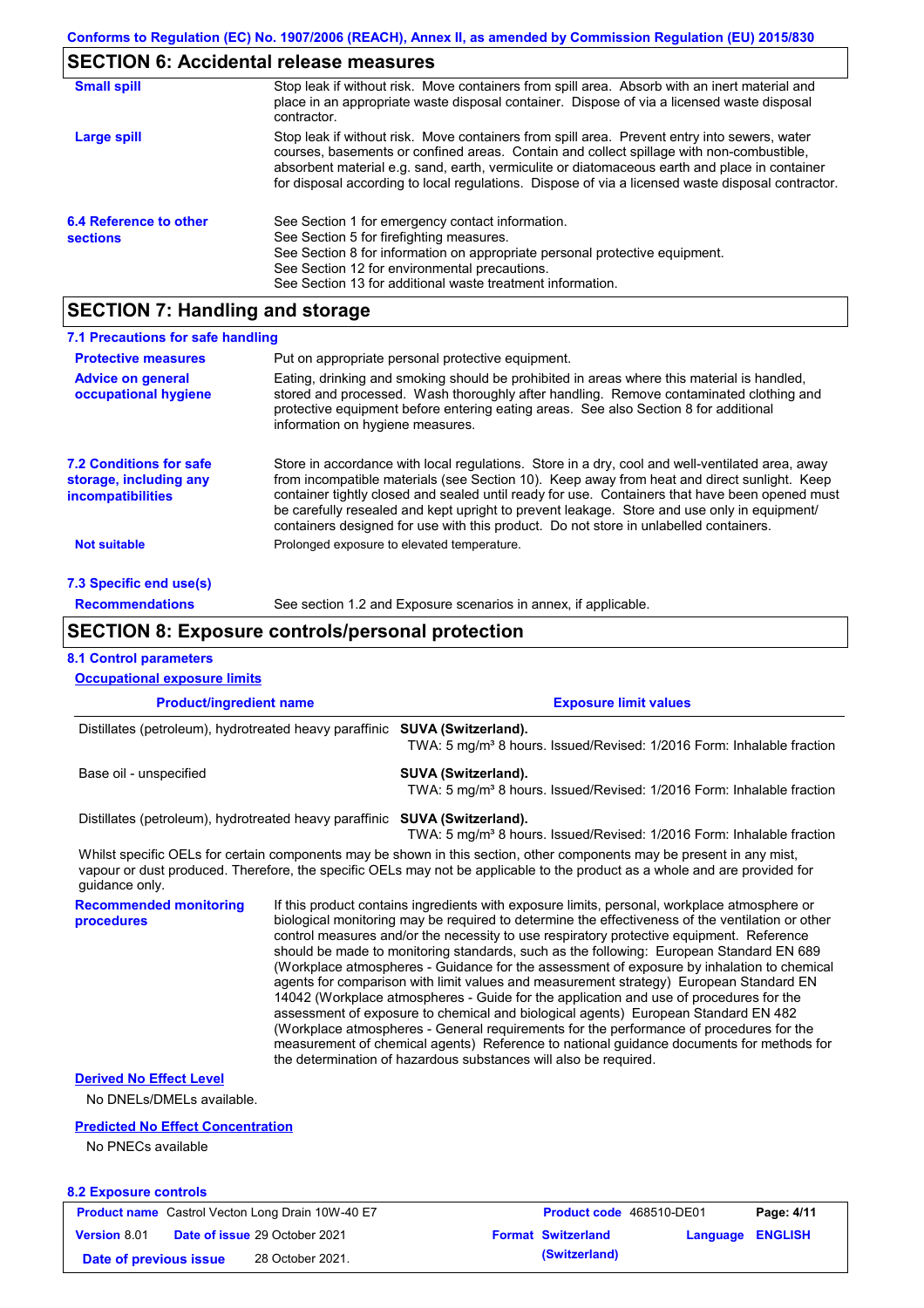# **SECTION 8: Exposure controls/personal protection**

| <b>Appropriate engineering</b><br>controls<br><b>Individual protection measures</b><br><b>Hygiene measures</b> | Provide exhaust ventilation or other engineering controls to keep the relevant airborne<br>concentrations below their respective occupational exposure limits.<br>All activities involving chemicals should be assessed for their risks to health, to ensure<br>exposures are adequately controlled. Personal protective equipment should only be considered<br>after other forms of control measures (e.g. engineering controls) have been suitably evaluated.<br>Personal protective equipment should conform to appropriate standards, be suitable for use, be<br>kept in good condition and properly maintained.<br>Your supplier of personal protective equipment should be consulted for advice on selection and<br>appropriate standards. For further information contact your national organisation for standards.<br>The final choice of protective equipment will depend upon a risk assessment. It is important to<br>ensure that all items of personal protective equipment are compatible.<br>Wash hands, forearms and face thoroughly after handling chemical products, before eating,<br>smoking and using the lavatory and at the end of the working period. Ensure that eyewash<br>stations and safety showers are close to the workstation location. |
|----------------------------------------------------------------------------------------------------------------|------------------------------------------------------------------------------------------------------------------------------------------------------------------------------------------------------------------------------------------------------------------------------------------------------------------------------------------------------------------------------------------------------------------------------------------------------------------------------------------------------------------------------------------------------------------------------------------------------------------------------------------------------------------------------------------------------------------------------------------------------------------------------------------------------------------------------------------------------------------------------------------------------------------------------------------------------------------------------------------------------------------------------------------------------------------------------------------------------------------------------------------------------------------------------------------------------------------------------------------------------------------------|
| <b>Respiratory protection</b>                                                                                  | In case of insufficient ventilation, wear suitable respiratory equipment.<br>The correct choice of respiratory protection depends upon the chemicals being handled, the<br>conditions of work and use, and the condition of the respiratory equipment. Safety procedures<br>should be developed for each intended application. Respiratory protection equipment should<br>therefore be chosen in consultation with the supplier/manufacturer and with a full assessment<br>of the working conditions.                                                                                                                                                                                                                                                                                                                                                                                                                                                                                                                                                                                                                                                                                                                                                                  |
| <b>Eye/face protection</b>                                                                                     | Safety glasses with side shields.                                                                                                                                                                                                                                                                                                                                                                                                                                                                                                                                                                                                                                                                                                                                                                                                                                                                                                                                                                                                                                                                                                                                                                                                                                      |
| <b>Skin protection</b>                                                                                         |                                                                                                                                                                                                                                                                                                                                                                                                                                                                                                                                                                                                                                                                                                                                                                                                                                                                                                                                                                                                                                                                                                                                                                                                                                                                        |
| <b>Hand protection</b>                                                                                         | <b>General Information:</b>                                                                                                                                                                                                                                                                                                                                                                                                                                                                                                                                                                                                                                                                                                                                                                                                                                                                                                                                                                                                                                                                                                                                                                                                                                            |
|                                                                                                                | Because specific work environments and material handling practices vary, safety procedures<br>should be developed for each intended application. The correct choice of protective gloves<br>depends upon the chemicals being handled, and the conditions of work and use. Most gloves<br>provide protection for only a limited time before they must be discarded and replaced (even the<br>best chemically resistant gloves will break down after repeated chemical exposures).                                                                                                                                                                                                                                                                                                                                                                                                                                                                                                                                                                                                                                                                                                                                                                                       |
|                                                                                                                | Gloves should be chosen in consultation with the supplier / manufacturer and taking account of<br>a full assessment of the working conditions.                                                                                                                                                                                                                                                                                                                                                                                                                                                                                                                                                                                                                                                                                                                                                                                                                                                                                                                                                                                                                                                                                                                         |
|                                                                                                                | Recommended: Nitrile gloves.<br><b>Breakthrough time:</b>                                                                                                                                                                                                                                                                                                                                                                                                                                                                                                                                                                                                                                                                                                                                                                                                                                                                                                                                                                                                                                                                                                                                                                                                              |
|                                                                                                                | Breakthrough time data are generated by glove manufacturers under laboratory test conditions<br>and represent how long a glove can be expected to provide effective permeation resistance. It<br>is important when following breakthrough time recommendations that actual workplace<br>conditions are taken into account. Always consult with your glove supplier for up-to-date<br>technical information on breakthrough times for the recommended glove type.<br>Our recommendations on the selection of gloves are as follows:                                                                                                                                                                                                                                                                                                                                                                                                                                                                                                                                                                                                                                                                                                                                     |
|                                                                                                                | Continuous contact:                                                                                                                                                                                                                                                                                                                                                                                                                                                                                                                                                                                                                                                                                                                                                                                                                                                                                                                                                                                                                                                                                                                                                                                                                                                    |
|                                                                                                                | Gloves with a minimum breakthrough time of 240 minutes, or >480 minutes if suitable gloves<br>can be obtained.<br>If suitable gloves are not available to offer that level of protection, gloves with shorter<br>breakthrough times may be acceptable as long as appropriate glove maintenance and<br>replacement regimes are determined and adhered to.                                                                                                                                                                                                                                                                                                                                                                                                                                                                                                                                                                                                                                                                                                                                                                                                                                                                                                               |
|                                                                                                                | Short-term / splash protection:                                                                                                                                                                                                                                                                                                                                                                                                                                                                                                                                                                                                                                                                                                                                                                                                                                                                                                                                                                                                                                                                                                                                                                                                                                        |
|                                                                                                                | Recommended breakthrough times as above.<br>It is recognised that for short-term, transient exposures, gloves with shorter breakthrough times<br>may commonly be used. Therefore, appropriate maintenance and replacement regimes must<br>be determined and rigorously followed.                                                                                                                                                                                                                                                                                                                                                                                                                                                                                                                                                                                                                                                                                                                                                                                                                                                                                                                                                                                       |
|                                                                                                                | <b>Glove Thickness:</b>                                                                                                                                                                                                                                                                                                                                                                                                                                                                                                                                                                                                                                                                                                                                                                                                                                                                                                                                                                                                                                                                                                                                                                                                                                                |
|                                                                                                                | For general applications, we recommend gloves with a thickness typically greater than 0.35 mm.                                                                                                                                                                                                                                                                                                                                                                                                                                                                                                                                                                                                                                                                                                                                                                                                                                                                                                                                                                                                                                                                                                                                                                         |
|                                                                                                                | It should be emphasised that glove thickness is not necessarily a good predictor of glove<br>resistance to a specific chemical, as the permeation efficiency of the glove will be dependent<br>on the exact composition of the glove material. Therefore, glove selection should also be based<br>on consideration of the task requirements and knowledge of breakthrough times.<br>Glove thickness may also vary depending on the glove manufacturer, the glove type and the<br>glove model. Therefore, the manufacturers' technical data should always be taken into account<br>to ensure selection of the most appropriate glove for the task.                                                                                                                                                                                                                                                                                                                                                                                                                                                                                                                                                                                                                      |
| <b>Product name</b> Castrol Vector Long Drain 10W-40 E7                                                        | <b>Product code</b> 468510-DE01<br>P <sub>2</sub> na: 5/11                                                                                                                                                                                                                                                                                                                                                                                                                                                                                                                                                                                                                                                                                                                                                                                                                                                                                                                                                                                                                                                                                                                                                                                                             |

|                        | <b>Product name</b> Castrol Vecton Long Drain 10W-40 E7 | <b>Product code</b> 468510-DE01 |                  | Page: 5/11 |
|------------------------|---------------------------------------------------------|---------------------------------|------------------|------------|
| <b>Version 8.01</b>    | <b>Date of issue 29 October 2021</b>                    | <b>Format Switzerland</b>       | Language ENGLISH |            |
| Date of previous issue | 28 October 2021.                                        | (Switzerland)                   |                  |            |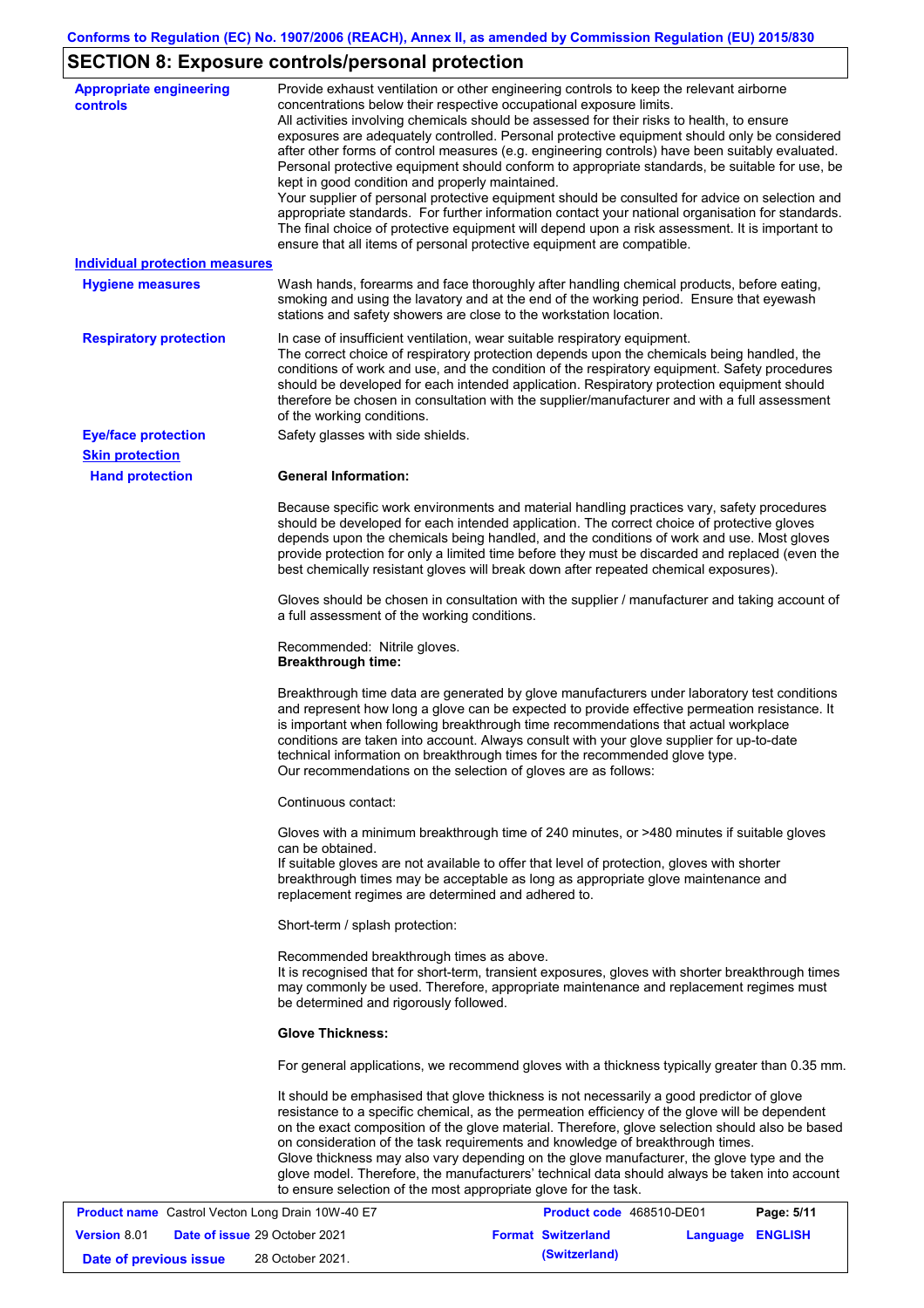# **SECTION 8: Exposure controls/personal protection**

|                                           | Note: Depending on the activity being conducted, gloves of varying thickness may be required<br>for specific tasks. For example:                                                                                                                                                                                                                                                                                                                                                                                                                                                                                                                                                      |
|-------------------------------------------|---------------------------------------------------------------------------------------------------------------------------------------------------------------------------------------------------------------------------------------------------------------------------------------------------------------------------------------------------------------------------------------------------------------------------------------------------------------------------------------------------------------------------------------------------------------------------------------------------------------------------------------------------------------------------------------|
|                                           | • Thinner gloves (down to 0.1 mm or less) may be required where a high degree of manual<br>dexterity is needed. However, these gloves are only likely to give short duration protection and<br>would normally be just for single use applications, then disposed of.                                                                                                                                                                                                                                                                                                                                                                                                                  |
|                                           | • Thicker gloves (up to 3 mm or more) may be required where there is a mechanical (as well<br>as a chemical) risk i.e. where there is abrasion or puncture potential.                                                                                                                                                                                                                                                                                                                                                                                                                                                                                                                 |
| <b>Skin and body</b>                      | Use of protective clothing is good industrial practice.<br>Personal protective equipment for the body should be selected based on the task being<br>performed and the risks involved and should be approved by a specialist before handling this<br>product.<br>Cotton or polyester/cotton overalls will only provide protection against light superficial<br>contamination that will not soak through to the skin. Overalls should be laundered on a regular<br>basis. When the risk of skin exposure is high (e.g. when cleaning up spillages or if there is a<br>risk of splashing) then chemical resistant aprons and/or impervious chemical suits and boots<br>will be required. |
| <b>Refer to standards:</b>                | Respiratory protection: EN 529<br>Gloves: EN 420, EN 374<br>Eye protection: EN 166<br>Filtering half-mask: EN 149<br>Filtering half-mask with valve: EN 405<br>Half-mask: EN 140 plus filter<br>Full-face mask: EN 136 plus filter<br>Particulate filters: EN 143<br>Gas/combined filters: EN 14387                                                                                                                                                                                                                                                                                                                                                                                   |
| <b>Environmental exposure</b><br>controls | Emissions from ventilation or work process equipment should be checked to ensure they<br>comply with the requirements of environmental protection legislation. In some cases, fume<br>scrubbers, filters or engineering modifications to the process equipment will be necessary to<br>reduce emissions to acceptable levels.                                                                                                                                                                                                                                                                                                                                                         |

# **SECTION 9: Physical and chemical properties**

The conditions of measurement of all properties are at standard temperature and pressure unless otherwise indicated.

### **9.1 Information on basic physical and chemical properties**

| <b>Appearance</b>                                       |                                                              |           |         |                         |          |                          |                         |
|---------------------------------------------------------|--------------------------------------------------------------|-----------|---------|-------------------------|----------|--------------------------|-------------------------|
| <b>Physical state</b>                                   | Liquid.                                                      |           |         |                         |          |                          |                         |
| <b>Colour</b>                                           | Brown.                                                       |           |         |                         |          |                          |                         |
| <b>Odour</b>                                            | Not available.                                               |           |         |                         |          |                          |                         |
| <b>Odour threshold</b>                                  | Not available.                                               |           |         |                         |          |                          |                         |
| pH                                                      | Not applicable.                                              |           |         |                         |          |                          |                         |
| <b>Melting point/freezing point</b>                     | Not available.                                               |           |         |                         |          |                          |                         |
| Initial boiling point and boiling<br>range              | Not available.                                               |           |         |                         |          |                          |                         |
| <b>Pour point</b>                                       | -42 $^{\circ}$ C                                             |           |         |                         |          |                          |                         |
| <b>Flash point</b>                                      | Open cup: 230°C (446°F) [Cleveland]                          |           |         |                         |          |                          |                         |
| <b>Evaporation rate</b>                                 | Not available.                                               |           |         |                         |          |                          |                         |
| <b>Flammability (solid, gas)</b>                        | Not available.                                               |           |         |                         |          |                          |                         |
| <b>Upper/lower flammability or</b><br>explosive limits  | Not available.                                               |           |         |                         |          |                          |                         |
| <b>Vapour pressure</b>                                  | Not available.                                               |           |         |                         |          |                          |                         |
|                                                         |                                                              |           |         | Vapour Pressure at 20°C |          |                          | Vapour pressure at 50°C |
|                                                         | <b>Ingredient name</b>                                       | mm Hg kPa |         | <b>Method</b>           | mm<br>Hg | kPa                      | <b>Method</b>           |
|                                                         | Distillates (petroleum),<br>hydrotreated heavy<br>paraffinic | < 0.08    | < 0.011 | <b>ASTM D 5191</b>      |          |                          |                         |
|                                                         | Distillates (petroleum),<br>hydrotreated heavy<br>paraffinic | < 0.08    | < 0.011 | <b>ASTM D 5191</b>      |          |                          |                         |
| <b>Product name</b> Castrol Vecton Long Drain 10W-40 E7 |                                                              |           |         |                         |          | Product code 468510-DE01 | Page: 6/11              |
|                                                         |                                                              |           |         |                         |          |                          |                         |

**Date of issue** 29 October 2021 **Format Switzerland Language ENGLISH**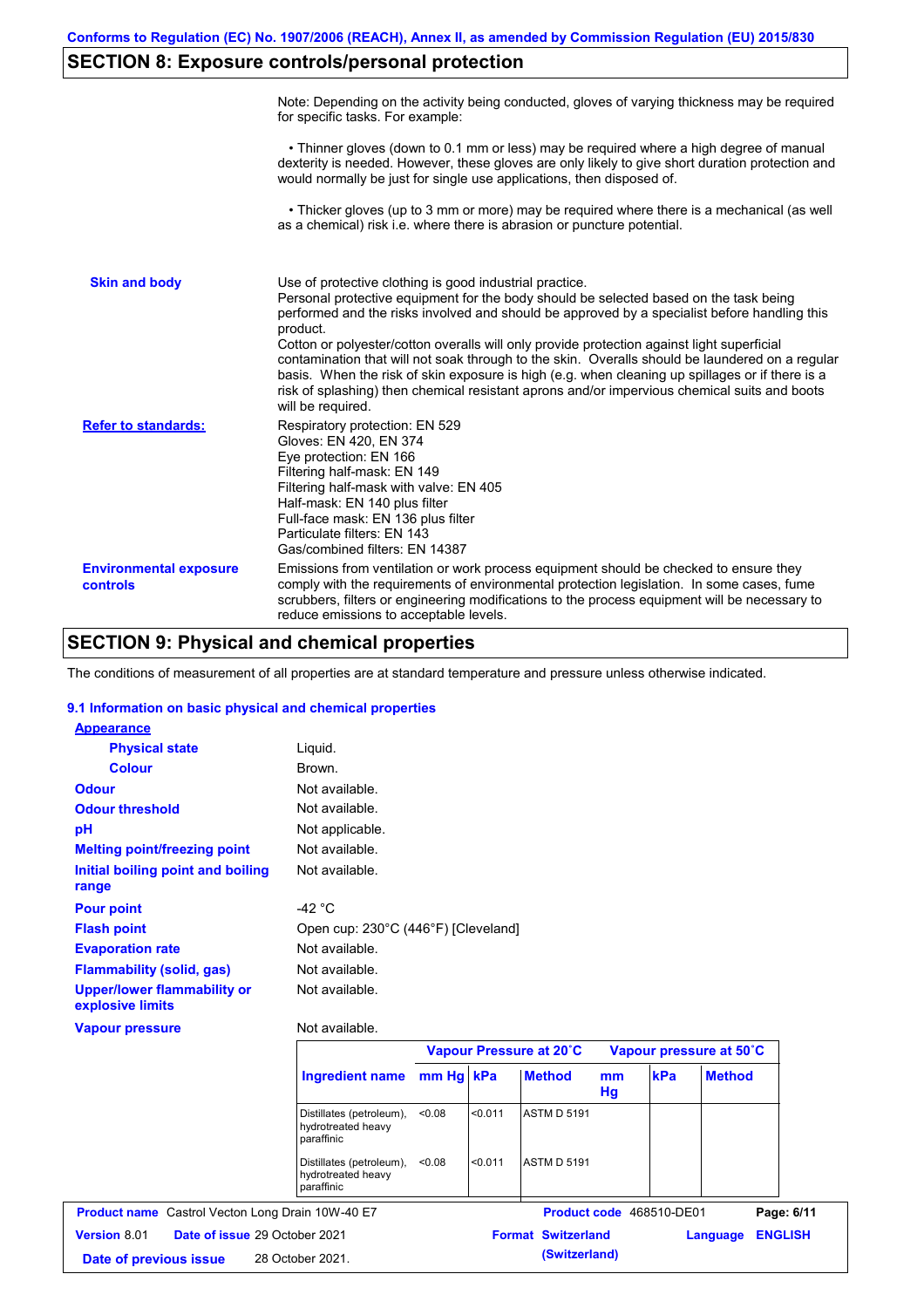# **SECTION 9: Physical and chemical properties**

| <b>Vapour density</b>                             | Not available.                                                                                                                                 |
|---------------------------------------------------|------------------------------------------------------------------------------------------------------------------------------------------------|
| <b>Relative density</b>                           | Not available.                                                                                                                                 |
| <b>Density</b>                                    | <1000 kg/m <sup>3</sup> (<1 g/cm <sup>3</sup> ) at 15°C                                                                                        |
| <b>Solubility(ies)</b>                            | insoluble in water.                                                                                                                            |
| <b>Partition coefficient: n-octanol/</b><br>water | Not applicable.                                                                                                                                |
| <b>Auto-ignition temperature</b>                  | Not available.                                                                                                                                 |
| <b>Decomposition temperature</b>                  | Not available.                                                                                                                                 |
| <b>Viscosity</b>                                  | Kinematic: $86.3$ mm <sup>2</sup> /s ( $86.3$ cSt) at $40^{\circ}$ C<br>Kinematic: 12.5 to 16.3 mm <sup>2</sup> /s (12.5 to 16.3 cSt) at 100°C |
| <b>Explosive properties</b>                       | Not available.                                                                                                                                 |
| <b>Oxidising properties</b>                       | Not available.                                                                                                                                 |
| <b>Particle characteristics</b>                   |                                                                                                                                                |
| <b>Median particle size</b>                       | Not applicable.                                                                                                                                |
| 9.2 Other information                             |                                                                                                                                                |
| No additional information.                        |                                                                                                                                                |

# **SECTION 10: Stability and reactivity**

| <b>10.1 Reactivity</b>                            | No specific test data available for this product. Refer to Conditions to avoid and Incompatible<br>materials for additional information.                                |
|---------------------------------------------------|-------------------------------------------------------------------------------------------------------------------------------------------------------------------------|
| <b>10.2 Chemical stability</b>                    | The product is stable.                                                                                                                                                  |
| <b>10.3 Possibility of</b><br>hazardous reactions | Under normal conditions of storage and use, hazardous reactions will not occur.<br>Under normal conditions of storage and use, hazardous polymerisation will not occur. |
| <b>10.4 Conditions to avoid</b>                   | Avoid all possible sources of ignition (spark or flame).                                                                                                                |
| 10.5 Incompatible materials                       | Reactive or incompatible with the following materials: oxidising materials.                                                                                             |
| <b>10.6 Hazardous</b><br>decomposition products   | Under normal conditions of storage and use, hazardous decomposition products should not be<br>produced.                                                                 |

# **SECTION 11: Toxicological information**

### **11.1 Information on toxicological effects**

### **Acute toxicity estimates**

| <b>Product/ingredient name</b>                                           | Oral (mg/<br>kg) | <b>Dermal</b><br>(mg/kg) | <b>Inhalation</b><br>(gases)<br>(ppm) | <b>Inhalation</b><br>(vapours)<br>(mg/l) | <b>Inhalation</b><br>(dusts)<br>and mists)<br>(mg/l) |
|--------------------------------------------------------------------------|------------------|--------------------------|---------------------------------------|------------------------------------------|------------------------------------------------------|
| zinc bis[O-(6-methylheptyl)] bis[O-(sec-butyl)] bis<br>(dithiophosphate) | 2500             | N/A                      | N/A                                   | N/A                                      | N/A                                                  |
| C14-16-18 Alkyl phenol                                                   | 2500             | N/A                      | N/A                                   | N/A                                      | N/A                                                  |

**Information on likely routes of exposure**

Routes of entry anticipated: Dermal, Inhalation.

#### **Potential acute health effects**

| <b>Inhalation</b>                                       | Vapour inhalation under ambient conditions is not normally a problem due to low vapour<br>pressure. |                                                                                          |          |                |
|---------------------------------------------------------|-----------------------------------------------------------------------------------------------------|------------------------------------------------------------------------------------------|----------|----------------|
| <b>Ingestion</b>                                        | No known significant effects or critical hazards.                                                   |                                                                                          |          |                |
| <b>Skin contact</b>                                     |                                                                                                     | Not considered a skin sensitizer. Based on data available for this or related materials. |          |                |
| Eye contact                                             | Not classified as an eye irritant. Based on data available for this or related materials.           |                                                                                          |          |                |
|                                                         | Symptoms related to the physical, chemical and toxicological characteristics                        |                                                                                          |          |                |
| <b>Inhalation</b>                                       | No specific data.                                                                                   |                                                                                          |          |                |
| <b>Ingestion</b>                                        | No specific data.                                                                                   |                                                                                          |          |                |
| <b>Skin contact</b>                                     | Adverse symptoms may include the following:<br>irritation<br>dryness<br>cracking                    |                                                                                          |          |                |
| <b>Product name</b> Castrol Vecton Long Drain 10W-40 E7 |                                                                                                     | Product code 468510-DE01                                                                 |          | Page: 7/11     |
| Version 8.01                                            | Date of issue 29 October 2021                                                                       | <b>Format Switzerland</b>                                                                | Language | <b>ENGLISH</b> |
| Date of previous issue                                  | 28 October 2021.                                                                                    | (Switzerland)                                                                            |          |                |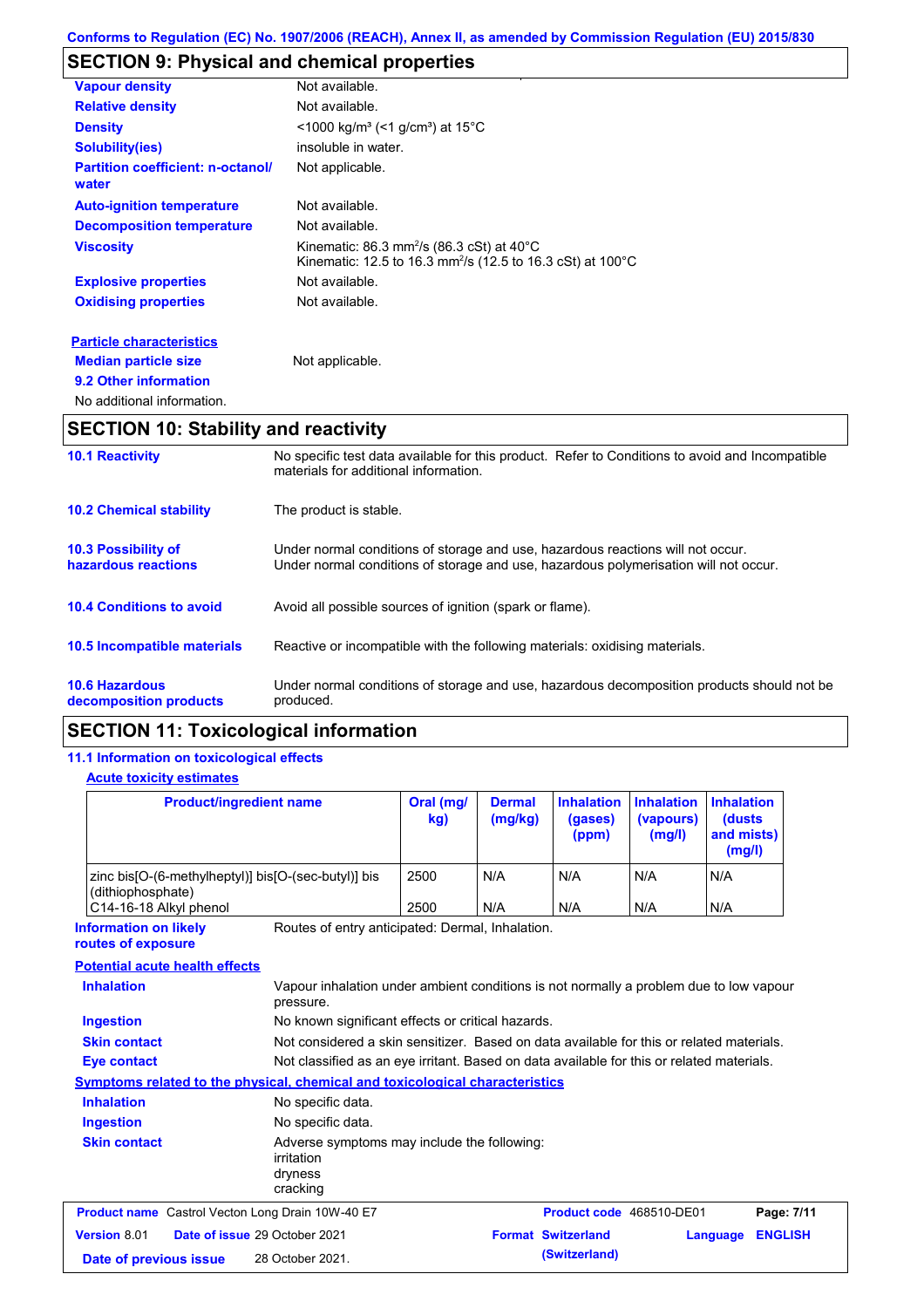# **SECTION 11: Toxicological information**

| Eye contact                             | No specific data.                                                                                                                                                                                                                                                                                                                                                                                        |
|-----------------------------------------|----------------------------------------------------------------------------------------------------------------------------------------------------------------------------------------------------------------------------------------------------------------------------------------------------------------------------------------------------------------------------------------------------------|
|                                         | Delayed and immediate effects as well as chronic effects from short and long-term exposure                                                                                                                                                                                                                                                                                                               |
| <b>Inhalation</b>                       | Overexposure to the inhalation of airborne droplets or aerosols may cause irritation of the<br>respiratory tract.                                                                                                                                                                                                                                                                                        |
| <b>Ingestion</b>                        | Ingestion of large quantities may cause nausea and diarrhoea.                                                                                                                                                                                                                                                                                                                                            |
| <b>Skin contact</b>                     | Prolonged or repeated contact can defat the skin and lead to irritation and/or dermatitis.                                                                                                                                                                                                                                                                                                               |
| Eye contact                             | Potential risk of transient stinging or redness if accidental eye contact occurs.                                                                                                                                                                                                                                                                                                                        |
| <b>Potential chronic health effects</b> |                                                                                                                                                                                                                                                                                                                                                                                                          |
| General                                 | USED ENGINE OILS<br>Combustion products resulting from the operation of internal combustion engines contaminate<br>engine oils during use. Used engine oil may contain hazardous components which have the<br>potential to cause skin cancer. Frequent or prolonged contact with all types and makes of used<br>engine oil must therefore be avoided and a high standard of personal hygiene maintained. |
| <b>Carcinogenicity</b>                  | No known significant effects or critical hazards.                                                                                                                                                                                                                                                                                                                                                        |
| <b>Mutagenicity</b>                     | No known significant effects or critical hazards.                                                                                                                                                                                                                                                                                                                                                        |
| <b>Developmental effects</b>            | No known significant effects or critical hazards.                                                                                                                                                                                                                                                                                                                                                        |
| <b>Fertility effects</b>                | No known significant effects or critical hazards.                                                                                                                                                                                                                                                                                                                                                        |

# **SECTION 12: Ecological information**

#### **12.1 Toxicity**

**Environmental hazards** Not classified as dangerous

#### **12.2 Persistence and degradability**

Not expected to be rapidly degradable.

#### **12.3 Bioaccumulative potential**

This product is not expected to bioaccumulate through food chains in the environment.

| <b>12.4 Mobility in soil</b>                                  |                                                                      |
|---------------------------------------------------------------|----------------------------------------------------------------------|
| <b>Soil/water partition</b><br>coefficient (K <sub>oc</sub> ) | Not available.                                                       |
| <b>Mobility</b>                                               | Spillages may penetrate the soil causing ground water contamination. |

#### **12.5 Results of PBT and vPvB assessment**

Product does not meet the criteria for PBT or vPvB according to Regulation (EC) No. 1907/2006, Annex XIII.

#### **12.6 Other adverse effects**

**Other ecological information**

Spills may form a film on water surfaces causing physical damage to organisms. Oxygen transfer could also be impaired.

### **SECTION 13: Disposal considerations**

#### **13.1 Waste treatment methods**

**Methods of disposal**

**Product**

**Hazardous waste** Yes. Where possible, arrange for product to be recycled. Dispose of via an authorised person/ licensed waste disposal contractor in accordance with local regulations.

#### **European waste catalogue (EWC)**

| Waste code | <b>Waste designation</b>                                        |
|------------|-----------------------------------------------------------------|
| 13 02 05*  | mineral-based non-chlorinated engine, gear and lubricating oils |

However, deviation from the intended use and/or the presence of any potential contaminants may require an alternative waste disposal code to be assigned by the end user.

#### **Packaging**

#### **Methods of disposal**

Where possible, arrange for product to be recycled. Dispose of via an authorised person/ licensed waste disposal contractor in accordance with local regulations.

| <b>Product name</b> Castrol Vecton Long Drain 10W-40 E7 |                                      | <b>Product code</b> 468510-DE01 |                           | Page: 8/11              |  |
|---------------------------------------------------------|--------------------------------------|---------------------------------|---------------------------|-------------------------|--|
| <b>Version 8.01</b>                                     | <b>Date of issue 29 October 2021</b> |                                 | <b>Format Switzerland</b> | <b>Language ENGLISH</b> |  |
| Date of previous issue                                  | 28 October 2021.                     |                                 | (Switzerland)             |                         |  |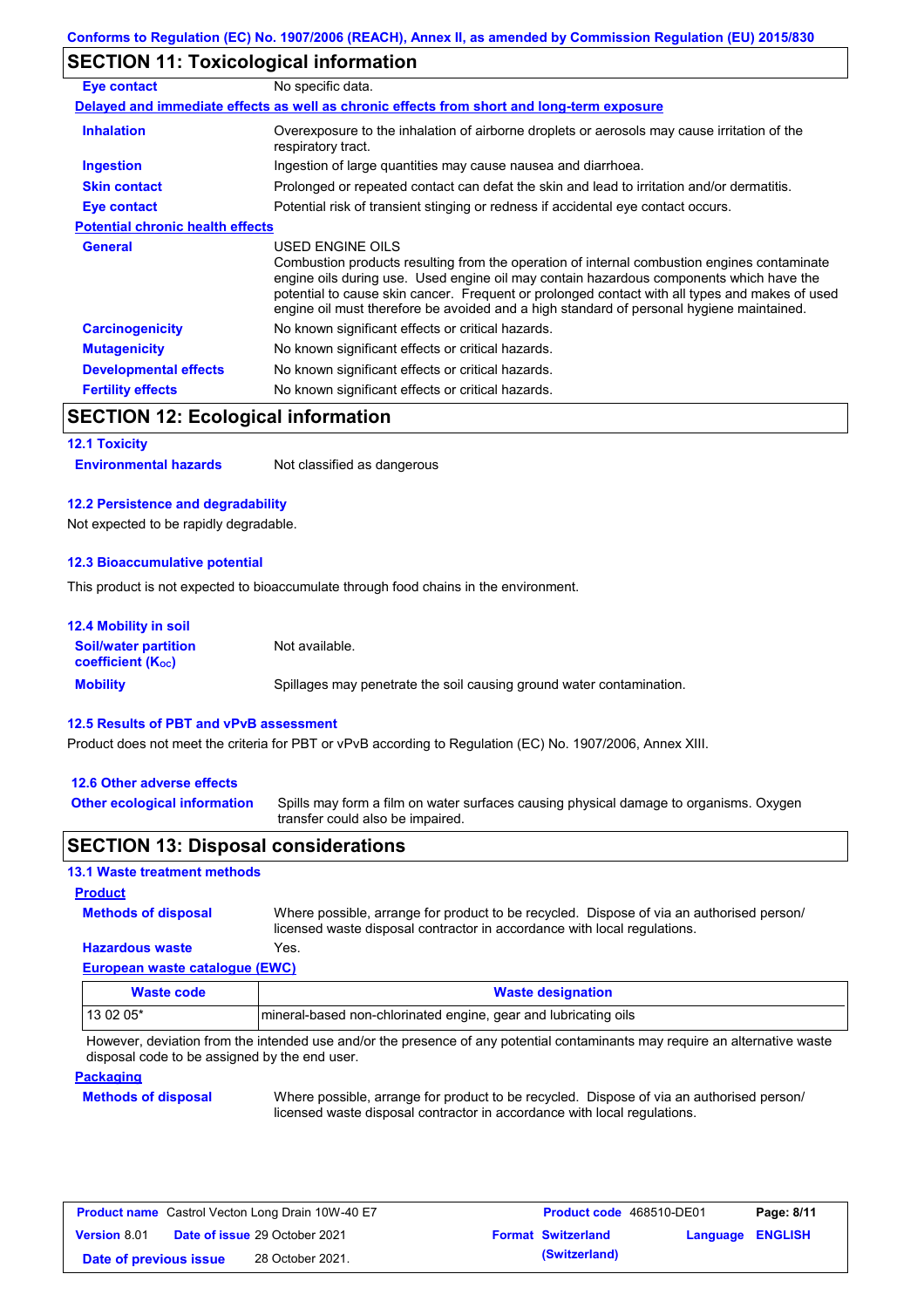# **SECTION 13: Disposal considerations**

**Special precautions** This material and its container must be disposed of in a safe way. Care should be taken when handling emptied containers that have not been cleaned or rinsed out. Empty containers or liners may retain some product residues. Empty containers represent a fire hazard as they may contain flammable product residues and vapour. Never weld, solder or braze empty containers. Avoid dispersal of spilt material and runoff and contact with soil, waterways, drains and sewers. **References** Commission 2014/955/EU Directive 2008/98/EC

**SECTION 14: Transport information**

|                                           | <b>ADR/RID</b> | <b>ADN</b>     | <b>IMDG</b>    | <b>IATA</b>    |
|-------------------------------------------|----------------|----------------|----------------|----------------|
| 14.1 UN number                            | Not regulated. | Not regulated. | Not regulated. | Not regulated. |
| 14.2 UN proper<br>shipping name           |                |                |                |                |
| <b>14.3 Transport</b><br>hazard class(es) |                |                |                |                |
| 14.4 Packing<br>group                     |                |                |                |                |
| 14.5<br><b>Environmental</b><br>hazards   | No.            | No.            | No.            | No.            |
| <b>Additional</b><br>information          |                |                |                |                |

**14.6 Special precautions for user** Not available.

**14.7 Transport in bulk according to IMO instruments** Not available.

# **SECTION 15: Regulatory information**

|                                                                                                                                                          | 15.1 Safety, health and environmental regulations/legislation specific for the substance or mixture                            |                          |            |
|----------------------------------------------------------------------------------------------------------------------------------------------------------|--------------------------------------------------------------------------------------------------------------------------------|--------------------------|------------|
| EU Regulation (EC) No. 1907/2006 (REACH)                                                                                                                 |                                                                                                                                |                          |            |
| Annex XIV - List of substances subject to authorisation                                                                                                  |                                                                                                                                |                          |            |
| <b>Annex XIV</b>                                                                                                                                         |                                                                                                                                |                          |            |
| None of the components are listed.                                                                                                                       |                                                                                                                                |                          |            |
| <b>Substances of very high concern</b>                                                                                                                   |                                                                                                                                |                          |            |
| None of the components are listed.                                                                                                                       |                                                                                                                                |                          |            |
| EU Regulation (EC) No. 1907/2006 (REACH)                                                                                                                 |                                                                                                                                |                          |            |
| <b>Annex XVII - Restrictions</b><br>on the manufacture.<br>placing on the market<br>and use of certain<br>dangerous substances,<br>mixtures and articles | Not applicable.                                                                                                                |                          |            |
| <b>Other regulations</b>                                                                                                                                 |                                                                                                                                |                          |            |
| <b>REACH Status</b>                                                                                                                                      | The company, as identified in Section 1, sells this product in the EU in compliance with the<br>current requirements of REACH. |                          |            |
| <b>United States inventory</b><br>(TSCA 8b)                                                                                                              | All components are active or exempted.                                                                                         |                          |            |
| <b>Australia inventory (AIIC)</b>                                                                                                                        | All components are listed or exempted.                                                                                         |                          |            |
| <b>Canada inventory</b>                                                                                                                                  | All components are listed or exempted.                                                                                         |                          |            |
| <b>China inventory (IECSC)</b>                                                                                                                           | All components are listed or exempted.                                                                                         |                          |            |
| <b>Japan inventory (CSCL)</b>                                                                                                                            | All components are listed or exempted.                                                                                         |                          |            |
| <b>Korea inventory (KECI)</b>                                                                                                                            | All components are listed or exempted.                                                                                         |                          |            |
| Product name Castrol Vecton Long Drain 10W-40 E7                                                                                                         |                                                                                                                                | Product code 468510-DE01 | Page: 9/11 |

|                        | <b>Product name</b> Castrol Vecton Long Drain 10W-40 E/ | <b>Product code</b> 468510-DE01 |                  | Page: 9/11 |
|------------------------|---------------------------------------------------------|---------------------------------|------------------|------------|
| <b>Version 8.01</b>    | <b>Date of issue 29 October 2021</b>                    | <b>Format Switzerland</b>       | Language ENGLISH |            |
| Date of previous issue | 28 October 2021.                                        | (Switzerland)                   |                  |            |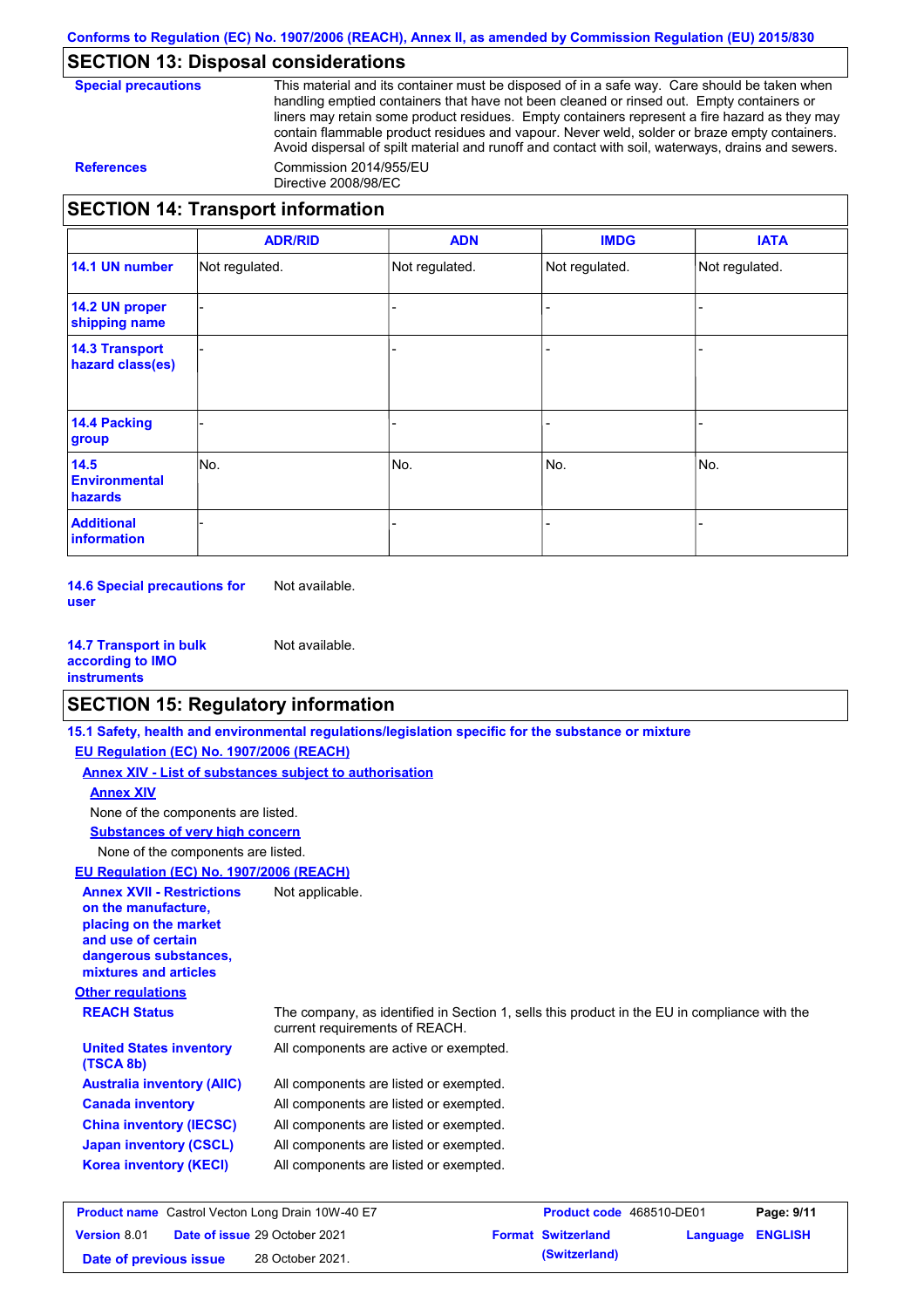# **SECTION 15: Regulatory information**

| <b>Philippines inventory</b><br>(PICCS)                         | All components are listed or exempted.                      |
|-----------------------------------------------------------------|-------------------------------------------------------------|
| <b>Taiwan Chemical</b><br><b>Substances Inventory</b><br>(TCSI) | All components are listed or exempted.                      |
| Ozone depleting substances (1005/2009/EU)                       |                                                             |
| Not listed.                                                     |                                                             |
| Prior Informed Consent (PIC) (649/2012/EU)<br>Not listed.       |                                                             |
| <b>Persistent Organic Pollutants</b><br>Not listed.             |                                                             |
|                                                                 | <b>EU - Water framework directive - Priority substances</b> |
| None of the components are listed.                              |                                                             |
| <b>Seveso Directive</b>                                         |                                                             |
| This product is not controlled under the Seveso Directive.      |                                                             |
| <b>National regulations</b>                                     |                                                             |
|                                                                 |                                                             |
| <b>VOC content</b>                                              | $0\%$                                                       |

| <b>VOC content</b>          | U%                                                                                          |
|-----------------------------|---------------------------------------------------------------------------------------------|
| <b>15.2 Chemical safety</b> | A Chemical Safety Assessment has been carried out for one or more of the substances within  |
| assessment                  | this mixture. A Chemical Safety Assessment has not been carried out for the mixture itself. |

|                                                         | <b>SECTION 16: Other information</b>                                                                                                                                                                                                                                                                                                                                                                                                                                                                                                                                                                                                                                                                                                                                                                                                                                                                                                                                                                  |                                                                                                                                                                                                                                                                                                                                                                                                                                                                                                                                                                                                                                                                                                                                                                                                                                                                                                                            |          |                |  |
|---------------------------------------------------------|-------------------------------------------------------------------------------------------------------------------------------------------------------------------------------------------------------------------------------------------------------------------------------------------------------------------------------------------------------------------------------------------------------------------------------------------------------------------------------------------------------------------------------------------------------------------------------------------------------------------------------------------------------------------------------------------------------------------------------------------------------------------------------------------------------------------------------------------------------------------------------------------------------------------------------------------------------------------------------------------------------|----------------------------------------------------------------------------------------------------------------------------------------------------------------------------------------------------------------------------------------------------------------------------------------------------------------------------------------------------------------------------------------------------------------------------------------------------------------------------------------------------------------------------------------------------------------------------------------------------------------------------------------------------------------------------------------------------------------------------------------------------------------------------------------------------------------------------------------------------------------------------------------------------------------------------|----------|----------------|--|
| <b>Abbreviations and acronyms</b>                       | Inland Waterway<br>Road<br>ATE = Acute Toxicity Estimate<br>BCF = Bioconcentration Factor<br>CAS = Chemical Abstracts Service<br>CSA = Chemical Safety Assessment<br>CSR = Chemical Safety Report<br><b>DMEL = Derived Minimal Effect Level</b><br>DNEL = Derived No Effect Level<br>ES = Exposure Scenario<br>EUH statement = CLP-specific Hazard statement<br>EWC = European Waste Catalogue<br>IATA = International Air Transport Association<br>IBC = Intermediate Bulk Container<br>IMDG = International Maritime Dangerous Goods<br>LogPow = logarithm of the octanol/water partition coefficient<br>PBT = Persistent, Bioaccumulative and Toxic<br>PNEC = Predicted No Effect Concentration<br>[Regulation (EC) No. 1907/2006]<br><b>RRN = REACH Registration Number</b><br>SADT = Self-Accelerating Decomposition Temperature<br>SVHC = Substances of Very High Concern<br>STOT-SE = Specific Target Organ Toxicity - Single Exposure<br>TWA = Time weighted average<br>$UN = United Nations$ | ADN = European Provisions concerning the International Carriage of Dangerous Goods by<br>ADR = The European Agreement concerning the International Carriage of Dangerous Goods by<br>CLP = Classification, Labelling and Packaging Regulation [Regulation (EC) No. 1272/2008]<br>EINECS = European Inventory of Existing Commercial chemical Substances<br>GHS = Globally Harmonized System of Classification and Labelling of Chemicals<br>MARPOL = International Convention for the Prevention of Pollution From Ships, 1973 as<br>modified by the Protocol of 1978. ("Marpol" = marine pollution)<br>OECD = Organisation for Economic Co-operation and Development<br>REACH = Registration, Evaluation, Authorisation and Restriction of Chemicals Regulation<br>RID = The Regulations concerning the International Carriage of Dangerous Goods by Rail<br>STOT-RE = Specific Target Organ Toxicity - Repeated Exposure |          |                |  |
|                                                         | UVCB = Complex hydrocarbon substance<br>VOC = Volatile Organic Compound<br>vPvB = Very Persistent and Very Bioaccumulative                                                                                                                                                                                                                                                                                                                                                                                                                                                                                                                                                                                                                                                                                                                                                                                                                                                                            | Varies = may contain one or more of the following 64741-88-4 / RRN 01-2119488706-23,<br>64741-89-5 / RRN 01-2119487067-30, 64741-95-3 / RRN 01-2119487081-40, 64741-96-4/ RRN<br>01-2119483621-38, 64742-01-4 / RRN 01-2119488707-21, 64742-44-5 / RRN                                                                                                                                                                                                                                                                                                                                                                                                                                                                                                                                                                                                                                                                     |          |                |  |
| <b>Product name</b> Castrol Vecton Long Drain 10W-40 E7 |                                                                                                                                                                                                                                                                                                                                                                                                                                                                                                                                                                                                                                                                                                                                                                                                                                                                                                                                                                                                       | Product code 468510-DE01                                                                                                                                                                                                                                                                                                                                                                                                                                                                                                                                                                                                                                                                                                                                                                                                                                                                                                   |          | Page: 10/11    |  |
| Version 8.01                                            | Date of issue 29 October 2021                                                                                                                                                                                                                                                                                                                                                                                                                                                                                                                                                                                                                                                                                                                                                                                                                                                                                                                                                                         | <b>Format Switzerland</b>                                                                                                                                                                                                                                                                                                                                                                                                                                                                                                                                                                                                                                                                                                                                                                                                                                                                                                  | Language | <b>ENGLISH</b> |  |
| Date of previous issue                                  | 28 October 2021.                                                                                                                                                                                                                                                                                                                                                                                                                                                                                                                                                                                                                                                                                                                                                                                                                                                                                                                                                                                      | (Switzerland)                                                                                                                                                                                                                                                                                                                                                                                                                                                                                                                                                                                                                                                                                                                                                                                                                                                                                                              |          |                |  |